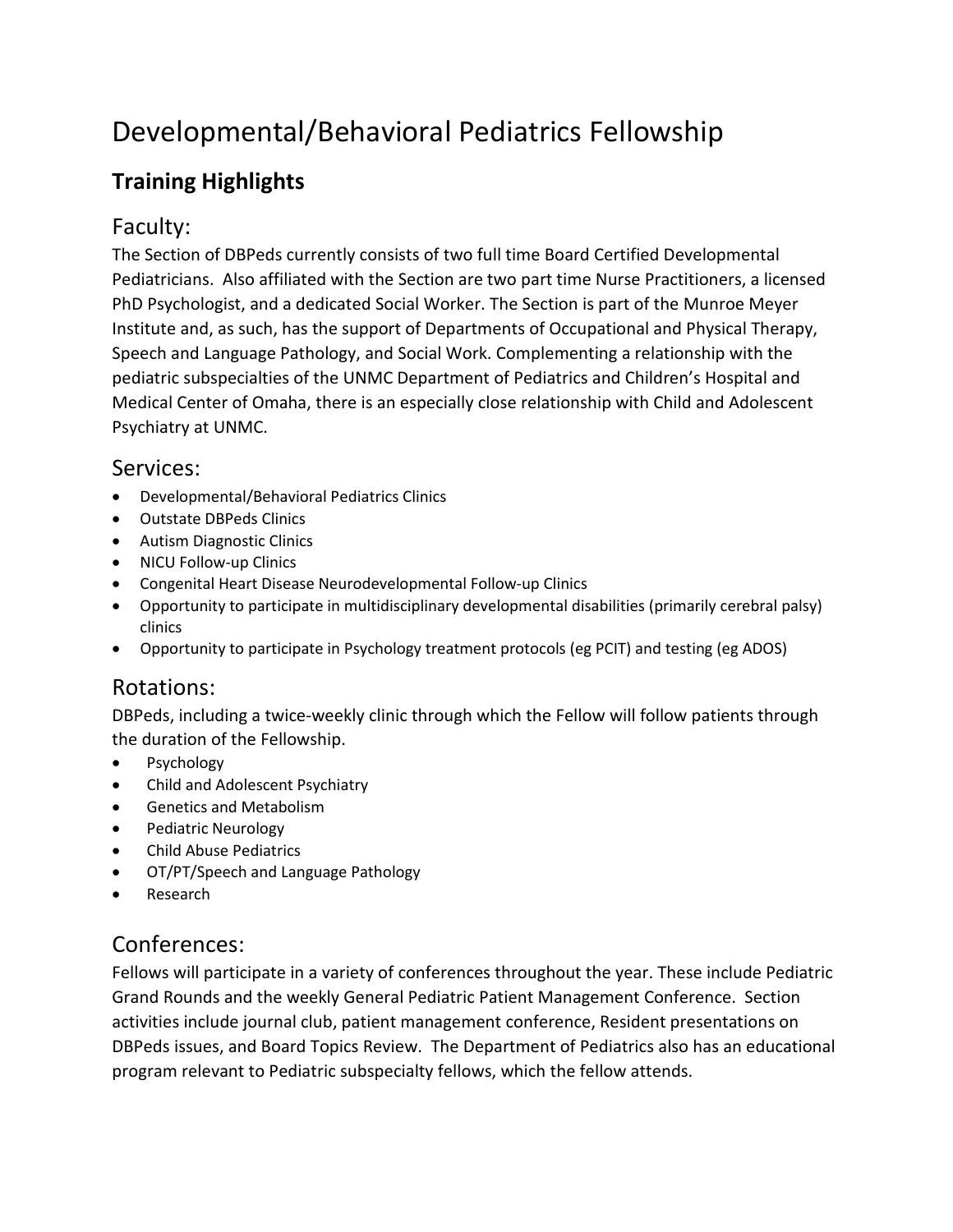#### Research:

Each fellow training in the DBPeds Fellowship will have substantial opportunities to engage in research. Numerous opportunities exist within the section itself and beyond into the larger university community. The goal is to allow each fellow to participate in or develop research in an area of DBPeds, which excites interest. Research mentors can assist the fellow in accomplishing this goal.

The following are some examples of research publications by the faculty:

Ryan, J., Reid, R., & **Ellis, C.** (2008). Special educators' knowledge regarding psychotropic interventions for students with emotional and behavioral disorders. *Remedial and Special Education, 29*, 269-279*.*

Ryan, J., Reid, R., Gallagher, K. & **Ellis, C.** (2008). Prevalence rates of psychotropic medications for students placed in residential facilities. *Behavioral Disorders, 33*, 99-107.

Sheridan, S.M., Warnes, E.D., Woods, K.E., Blevins, C.A., Magee, K.L., &. **Ellis, C.R.** (2009). An exploratory evaluation of conjoint behavioral consultation to promote collaboration among family, school, and pediatric systems: A role for pediatric school psychologists. *Journal of Educational and Psychological Consultation, 19,* 106-129*.*

Roberts, H.J., Floress, M.T. & **Ellis, C.R.** (2009). Training school psychologists in psychopharmacology consultation. *Psychology in the Schools, 46*, 827-835*.*

Ryan, J.B., Katsiyannis, A., Losinski, M., Reid, R., & **Ellis, C.** (2014). Review of state medication policies/guidelines regarding psychotropic medications in public schools. *Journal of Child and Family Studies, 23*, 704-715.

**Needelman, H.**, Schroeder, B., Sweney, N., Schmidt, J., Bodensteiner, J.B. & Schaefer, G.B. (2007). Ontogeny and physiology of the cavum septum pellucidum in premature infants. *Journal of Child Neurology, 21*, 298-300.

Jackson, B.J., & **Needelman, H.** (2007). Building a system of child find through a 3-tiered modeof follow-up. *Infants & Young Children, 20,* 255-265.

**Needelman, H.**, Schroeder, B., Sweeney, M., Schmidt, J., Bodensteiner, J. & Schaefer, G.B. (2008). Postterm closure of the cavum septi pellucidi and developmental outcome in premature infants. *Journal of Child Neurology, 22*, 314-316.

**Needelman, H.**, Evans, M., Roberts, H., Sweney, M. & Bodensteiner, J.B. (2008). Effects of postnatal dexamethasone on the developmental outcome of premature infants. *Journal of Child Neurology, 23,* 421-424.

**Needelman, H.**, Jackson, B., McMorris, C., & Roberts, H. (2008). Referral for early intervention services in late premature infants with a NICU experience. *Journal of Neonatal-Perinatal Medicine*, 1, 169-174.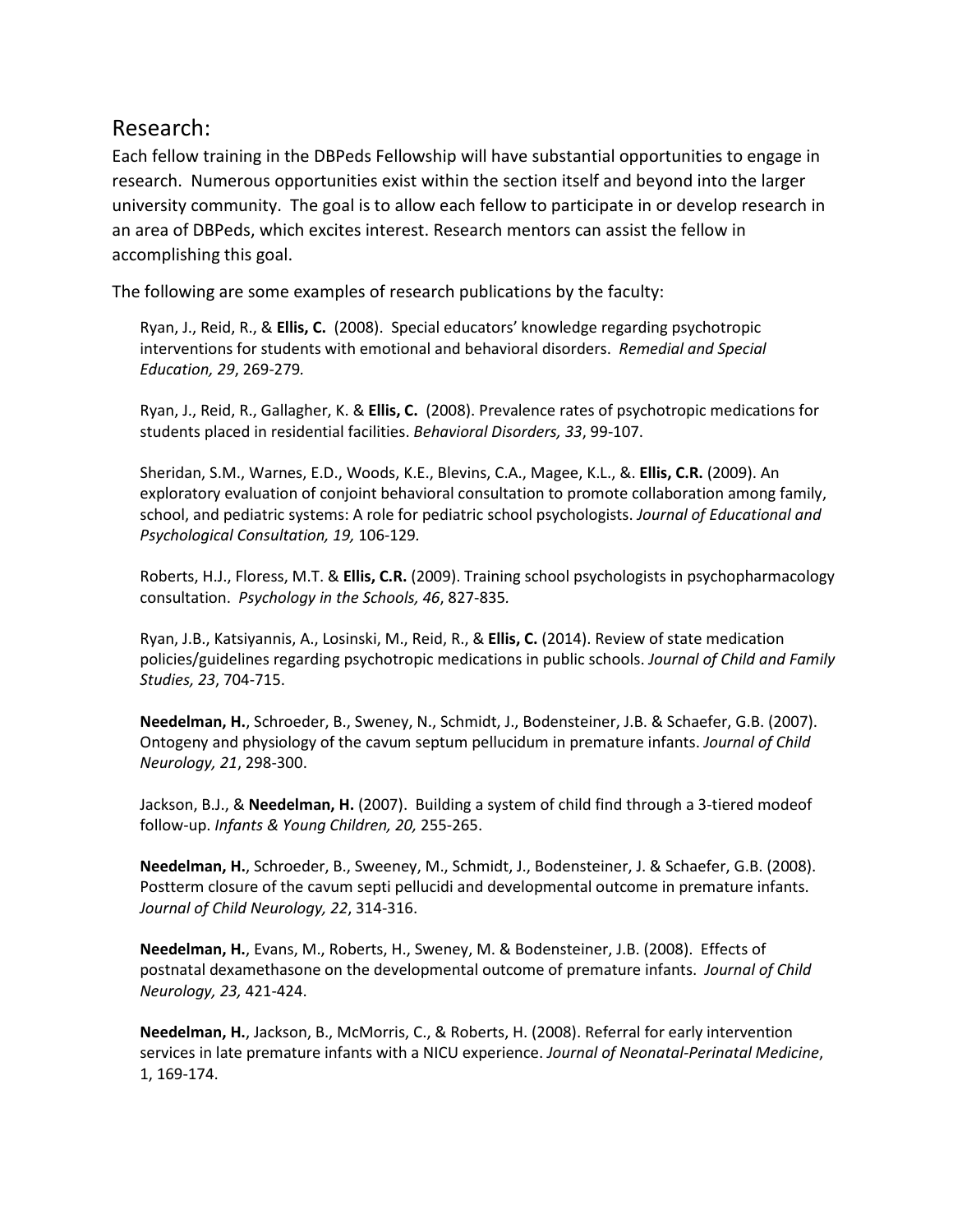Vaughan, B., Roberts, H.J. & **Needelman, H.** (2009). Current medications for the treatment of Attention Deficit/Hyperactivity Disorder. *Psychology in the Schools, 46*, 846-85.

**Needelman, H.**, Hoskappal, A., Roberts, H., Evans, M., & Bodensteiner, J.B. (2010). The effect of hydrocortisone on neurodevelopmental outcome in premature infants less than 29 weeks gestation. *Journal of Neonatal Child Neurology, 25 (4),* 448-452.

Hoskoppal, A., Roberts, H., Kugler, J., Duncan, K., & **Needelman, H.** (2010). Neurodevelopmental outcomes in infants after surgery for congenital heart disease: a comparison of singleventricle vs. two-ventricle physiology. *Congenital Heart Disease*, *5(2)*, 90-95.

Jackson, B.J., **Needelman, H.**, Roberts, H., Willet, S., McMorris, C. (2011). Bayley scales of infant development screening test-gross motor subtest: efficacy in determining need for services. *Pediatric Physical Therapy*, Spring, 24(1):58-62.

Gorra, A.S., **Needelman, H.**, Azarow, K., Roberts, H.J., Jackson, B.J., Cusick, R.A. (2011). Long-term neurodevelopmental outcomes in children born with gastroschisis: the tiebreaker. *Journal of Pediatric Surgery,* 47(1):125-9.

Wynn, J., Aspelund, G., Zygmunt, A., Stolar, C.J., Mychaliska, G., Butcher, J., Lim, F.Y., Gratton, T., Potoka, D., Brennan, K., Azarow, K., Jackson, B., **Needelman, H.,** Crombleholme, T., Zhang, Y., Duong, J., Arkovitz, MS., Chung, WK., Farkouh, C. (2013). Developmental outcomes of children with congenital diaphragmatic hernia. A multicenter prospective study. *Journal of Pediatric Surgery*, 48(10): 1995-2004.

Roberts, H., **Needelman, H.,** Jackson, B., McMorris, C., Munyon, A. (2014). Effective of Community Size on Eligibility for Early Intervention for Infants with a Neonatal Intensive Care Experience. *The Journal of Rural Health*, 30:259-264.

Newton, L., Abdessalam, S., Raynor, S., Lyden, E., Rush, E., **Needelman, H.,** Cusick, R. (2016) Neurodevelopmental outcomes of tracheoesophageal fistulas, *Journal of Pediatric Surgery*, 51 (5); 743-747.

Roberts, H., Harris, R., Krehbiel, C., Banks, B., Jackson, B., **Needelman, H.** (2016) Examining disparities in the long term follow-up of Neonatal Intensive Care Unit graduates in Nebraska, U.S.A. *Journal of Neonatal Nursing*, 22, 250-256.

Farkouh-Karoleski, C., Najaf, T., Wynn, J., Aspelund, G., Chung, W., Stolar, C., Mychaliska, G. Warner, B., Wagner, A., Cusick, R., Foong-Yen Lim, Schindel, D., Potoka, D., Azarow, K., Cotton, C., Hesketh, A., Soffer, S., Crombleholme, T., **Needelman, H.** (2017). A definition of gentle ventilation in congenital diaphragmatic hernia: a survey of neonatologists and pediatric surgeons. *Journal of Perinatal Medicine*, (Epub ahead of print).

Hanson, C., Verdi Schumacher, M., Lyden, E., Su, D., Furtado, J., Cammack, R., Bereitschaft, B., Van Ormer, M., **Needelman, H**., McGinn, E., Rillett, K., Cave, C., Johnson, R., Weisharr, K., Anderson-Berry, A. (2018). Fat Soluble Vitamins A and E and Health Disparities in a Cohort of Pregnant Women at Delivery. *Journal of Nutritional Science*, 7, 2018, e14.